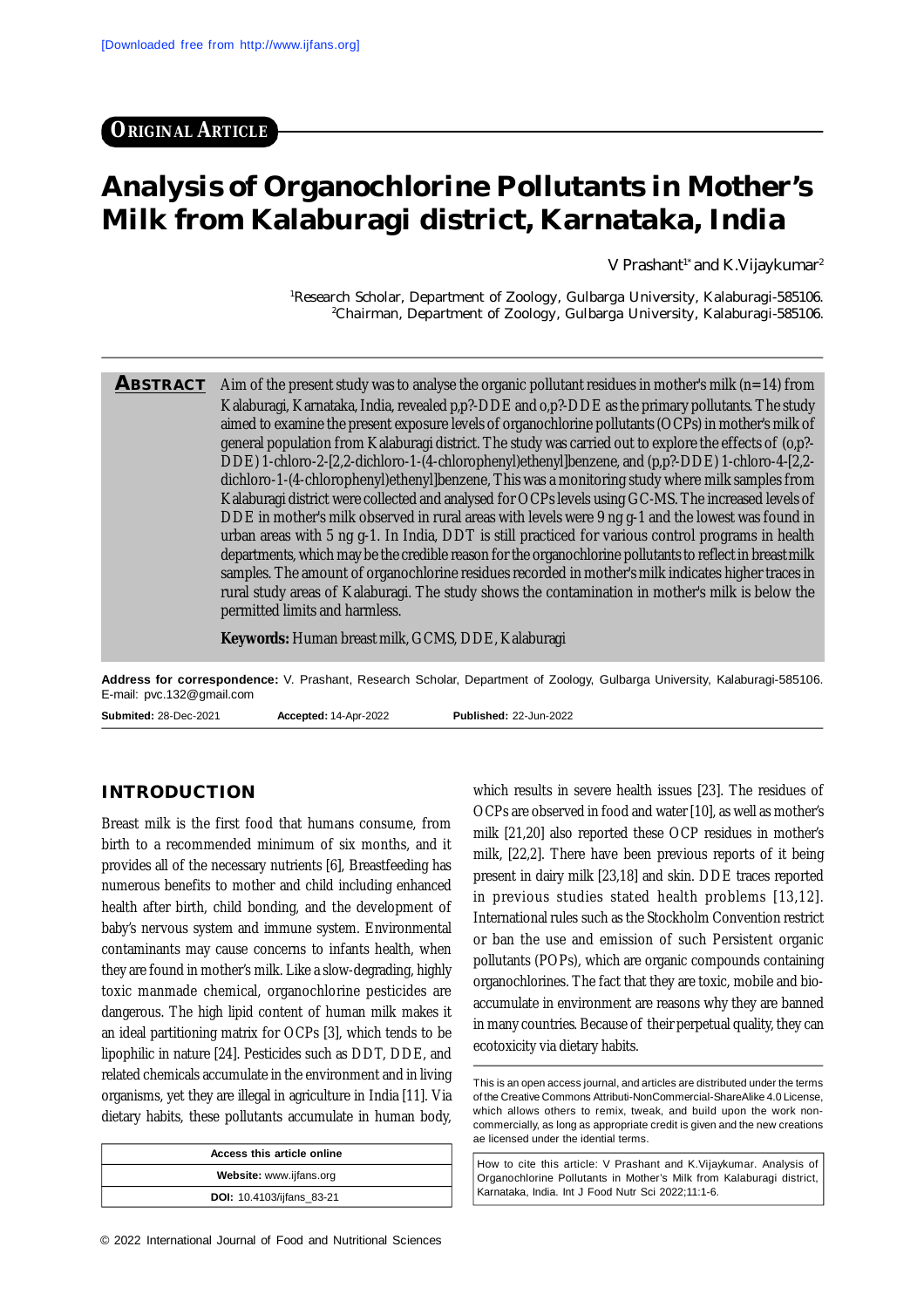#### **MATERIAL AND METHODS**

#### **Study area**

In Karnataka's north-eastern region, 'Kalaburagi' (Earlier Gulbarga) means stony land in Kannada. The most prominent language used in Kalaburagi is Kannada. Kalaburagi is recognized for the ancient structures made by the Bahamani rulers. Furthermore, it is also a commercial hub for Karnataka and also Hyderabad. In addition to that an educational capability, the centre also ready as a regional marketplace and facility hub for the region. It's location in a poor area has enabled the city to become a focal point for many development initiatives, which have attracted residents from surrounding districts. Out of 30 districts in Karnataka, Kalaburagi's administrative centre is located here. Kalaburagi is situated in Deccan Plateau located at 17°-33" North and 76°-83" East and area of 10,951 Km<sup>2</sup> . Study was conducted in Basaveshwar hospital, which is one among the teaching and general hospital in Kalaburagi, which is a part of Mahadevappa Rampure Medical College, which was established in the year 1963.

#### **Sampling**

Breast milk samples were collected from donors who were under medication in Basaveshwar Teaching and General Hospital. In the course of study period, June to November of 2021, the samples were collected. Diet frequency questionnaires were completed during the interview. There were also questions about personal information (such as age, residence, employment, chewing tobacco, beetle leaves, smoking habits) and events that could impact pesticide exposure. In the first week of breastfeeding, we collected breast milk samples only after we have obtained signatures on informed consent form. Donors were chosen on the random selected workdays, were suitable to participate in the trial. The present work was submitted and approved by the Integrities forming Committee of Mahadevappa Rampure Medical College, Kalaburagi (approval no. HKES/MRMCK/ IEC/20211107), around 100 subjects were approached during the study period, from which only 19 agreed to donate us with breast milk samples. 19 samples were collected in which only 14 were eligible for analysis, since the remaining 5 samples were below 10 mL they were returned to the mothers. The amount of sample needed for analysis was a minimal of 18- 20 mL. The samples were collected in amber vials, to protect the milk from UV-light and to keep the sample safe and stable during transport from hospital to laboratory. The samples were placed in ice chest packed with icepacks while in transit. Later the collected samples were transferred from amber vials to normal glass vials, special care was given to avoid cross contamination of the samples. The samples were stored under -20°C until analysis and later sent to laboratory in cold conditions for analysis by GC-MS.

#### **Chemicals**

We used only analytical reagents (ARs) designed for GLC or HPLC. All equipments and chemicals that we used in the

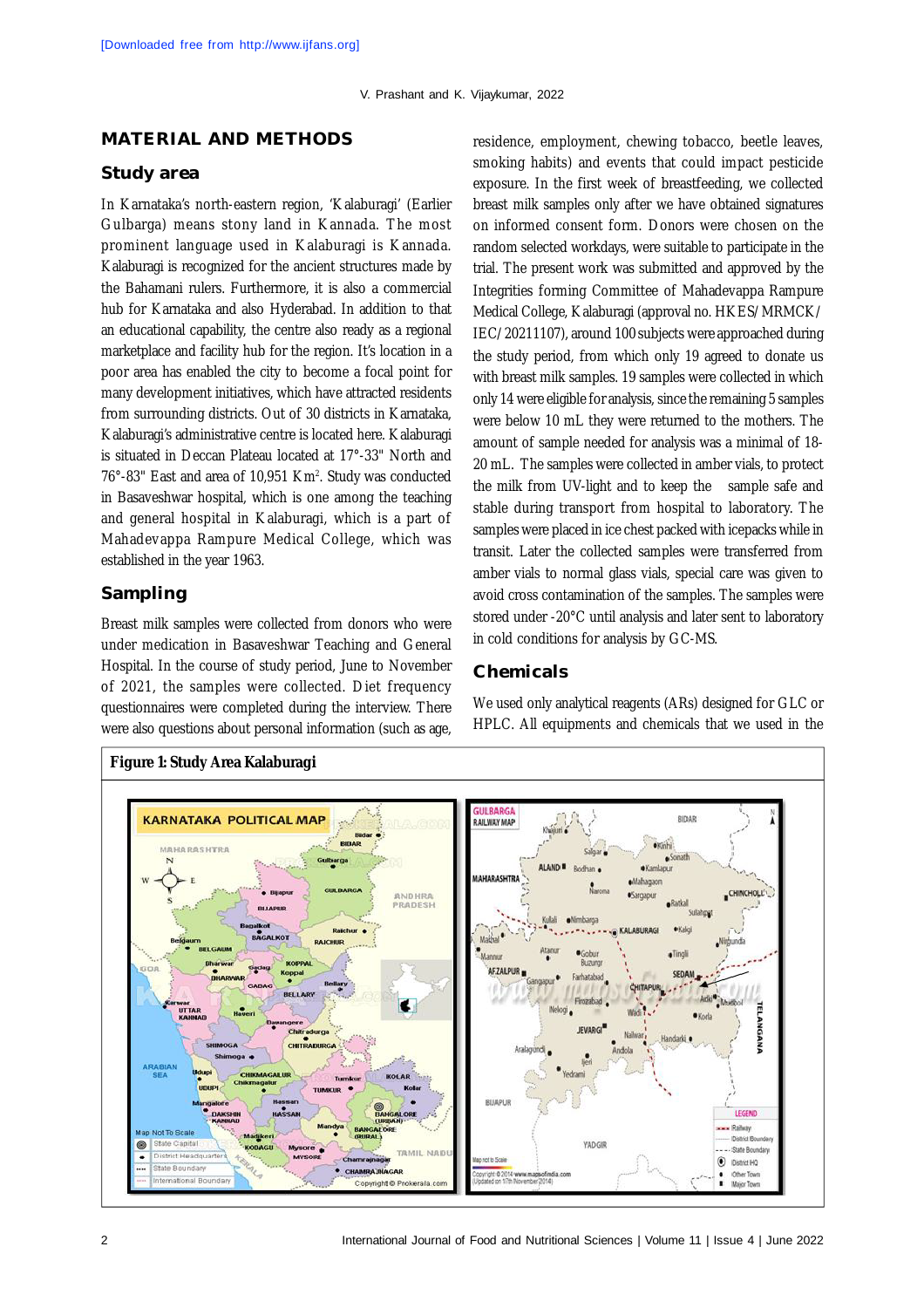research work were of high cleanliness and analytical reagent score. Most of the diluters were distilled and tested for pesticide purity and contamination before being used in residue analysis. In order to extract, clean, and estimate pesticide residues, the following compounds were used: n-Hexane: GLC grade, distilled over glass beads, and collected at 56°C Anhydrous Na $_{\textrm{\tiny{2}}}$ SO $_{\textrm{\tiny{4}}}$ : 10 LAR-1 grade standard pesticide: GLC grade Concentrated  $H_2$ SO<sub>4</sub>: extremely pure with specific gravity 1.84 Sigma Aldrich was used to obtain the residue.

#### **Extraction of Pesticide Residues**

[5] Slightly modified a technique originally published by [16] for extraction of pesticide residue. This technique was considerably effective in extraction of pesticide residues. A well mixed sample of human milk was obtained in a 100 mL stoppered separating funnel. Each of n-hexane and acetone (GC grade) were added to the sample in a quantity of 40 mL each. Thoroughly shaking the separating funnel for two minutes continued, so that distinct separation of phase is achieved after letting it stand for 20 minutes. A vacuum pipette was used to remove the top n-hexane layer, and then the sodium sulphate (Na2SO4) soaked funnel was used to dry it. Adding 40 mL of n-hexane, the base layer was extracted twice. The three layers from base were combined and parched above anhydrous Na2SO4. Lastly, the extract was concentrated over a rotating vacuum evaporator to around 1 mg (1 mL). 40 mL n-hexane was utilized to liquefy the residues.

#### **Clean up Method**

A 250 mL separatory funnel was filled with concentrated nhexane and 40 mL concentrated sulphuric acid (H2SO4), sp. gravity 1.84 was added in it drop wise slowly to allow the contact time of the extraction (1 hour). The lower dark reddish brown/ dark yellowish brown/ dark yellowish layer of digested lipids and H2SO4 was discarded. The organic solvent layer (upper n-hexane layer) was washed with lukewarm distilled water (6 or more times using 50 mL each time) and ensured that extract was free from acid with the help of neutral litmus paper. The n-hexane extract was dried up by passage over 5-10 gm of anhydrous sodium sulphate (Na2SO4) in a funnel. The contents were finally transferred to graduated glass tube up to 5 mL for estimation. Clean up sample were tagged, named and kept in cold storage up until analysis.

#### **Pesticide Residues Estimation**

Gas chromatographs were standardised by simultaneously injecting multiple injection standards. Standard mixture were injected at all the different concentration levels of standard prepared to obtain 30 to 40% and 60 to 80% full scale deflection (FSD) for various compounds and checked variation due to

non-linearity of electron capture detector. We administered aliquots of the clean-up extracts varying in volume from 2 to 8 mL, with an injection equivalent to approximately 5 mg of sample. If necessary the extracts were diluted until we get peak height within the scale, for identification of organochlorine pesticides.

### **RESULTS AND DISCUSSION**

In the present study, (OCP) pollutants were detected in breast milk samples as part of the investigation (Fig 2). These results suggest that there is a high level of exposure to these hazardous pollutants among the general population. There are several explanations for the high amount of OCPs observed in this research work, including pesticide exposure and malaria control measures. These reports favour the pattern of OCP residues in mother's milk samples. This study suggests that population in the Kalaburagi urban area is exposed to relatively low levels of OCPs and related compounds which implies some of the residents in the Kalaburagi rural areas are exposed to specific pollutant sources such as DDT, DDE, and related compounds. [17] Too reported that p,p2 -DDE was linked to some negative outcomes including premature births, low infant weights, and baby size at birth. Since contamination is in acceptable limits. Researchers from industrialized countries have reported higher levels of lipophilic OCPs in primipara than multipara breast milk [7,19] since lipophilic OCPs like DDE reduce body burden throughout gestation and breastfeeding. As no significant difference between primapara and multipara mothers was observed, the current findings may suggest that Kalaburagi mothers are still exposed to these pollutants. It is unclear what factors determine the pesticides in milk, but they include factors like parity and age, food habits, habitation, and extra external issues [8]. There are four factors that are most important: place of residence, consumption of tobacco, age and extremely contaminated dietary intake [26]. When these residues are mobilized during breast feeding, the result is that these residues are excreted into breast milk [27]. Present research work reveals that breast milk samples collected in rural Kalaburagi area contained minute levels of DDE. The findings of present study show that breast milk involves unusual traces of DDE residues. The DDE levels were harmless and within range as per the study. However, the study reveals traces of DDE were much higher than in human breast milk from other states, like in Punjab, where DDE levels are 0.3 ng g-1 [1]. In study area, we found negligible levels of DDE contamination that could be explained by the vectors for the purpose of malaria control, moreover the earlier utilization of DDT practiced in this area. However, we found no link between maternal age and DDE accumulation in breast milk [29]. In the study area, contamination may be linked to residues of DDT from previous decades and groundwater pollution.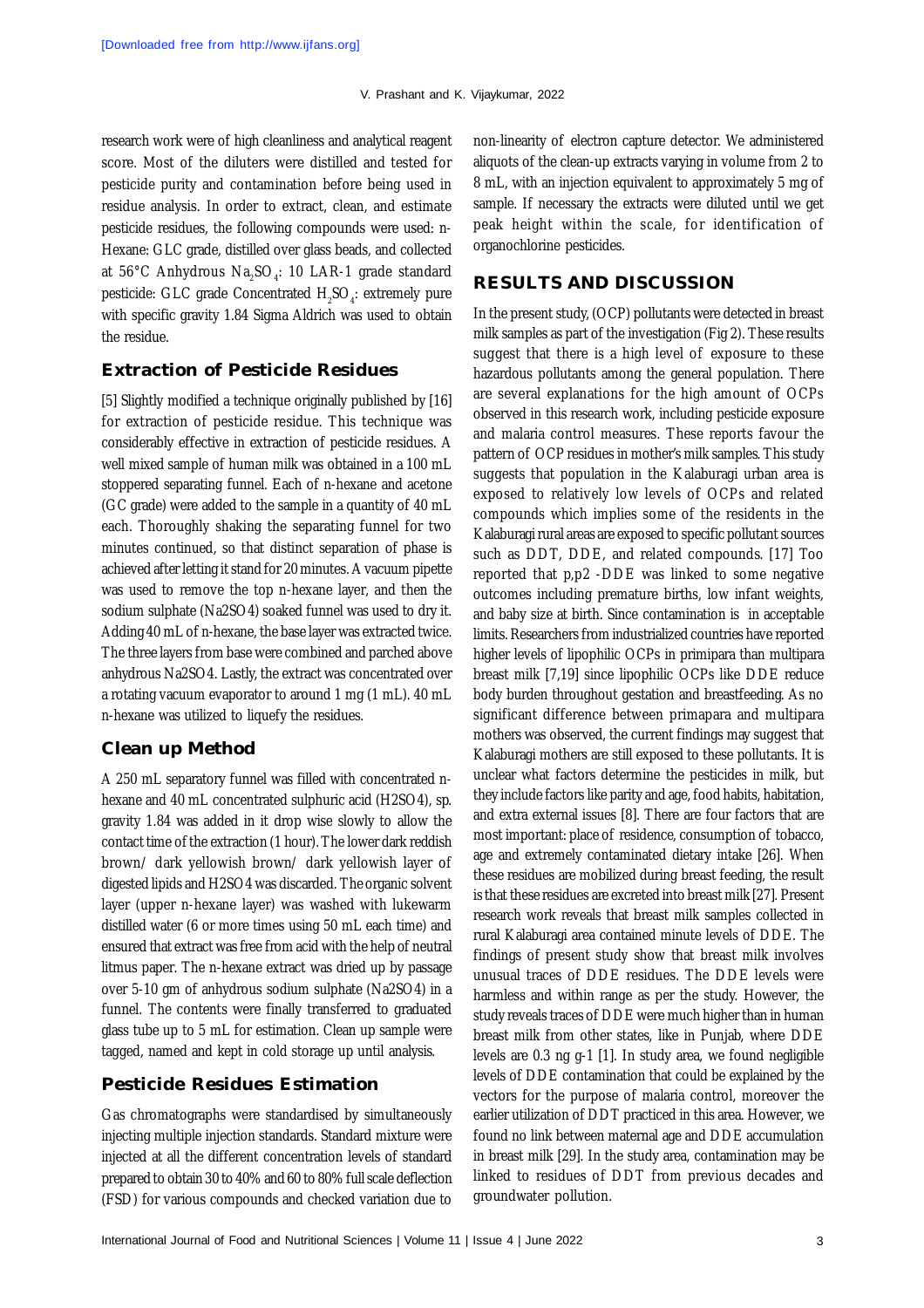| V. Prashant and K. Vijaykumar, 2022 |  |  |  |
|-------------------------------------|--|--|--|
|-------------------------------------|--|--|--|

| Table 1: General demographic characteristic of donor mothers |       |      |        |         |         |  |
|--------------------------------------------------------------|-------|------|--------|---------|---------|--|
| <b>Characteristics</b>                                       | Mean  | SD.  | Median | Minimum | Maximum |  |
| Age                                                          | 29.35 | 2.97 | 29     | 25      | 35      |  |
| Number of given births                                       | 1.42  | 0.64 | 1      |         | 3       |  |
| Living years at present address                              | 7.85  | 3.18 | 7      | 4       | 14      |  |
| Infant weight (kg)                                           | 2.34  | 0.32 | 2.35   | 1.9     | 2.9     |  |
| Age at sampling (days)                                       | 6.64  | 2.30 | 6.5    | 3       | 10      |  |
| Mother's weight (kg)                                         | 53.21 | 5.02 | 52.5   | 45      | 62      |  |



| Table 2: p, p'-DDE and o, p'-DDE Residues in Breast Milk |                           |                     |  |  |  |
|----------------------------------------------------------|---------------------------|---------------------|--|--|--|
| <b>Residues</b>                                          | Whole milk (ng $g^{-1}$ ) |                     |  |  |  |
| DDE $p, p'$                                              | Mean $\pm$ SD             | $0.0072 + 0.0013$   |  |  |  |
|                                                          | Range                     | 0.004               |  |  |  |
| DDE $o, p'$                                              | Mean $\pm$ SD             | $0.0075 \pm 0.0013$ |  |  |  |
|                                                          | Range                     | 0.004               |  |  |  |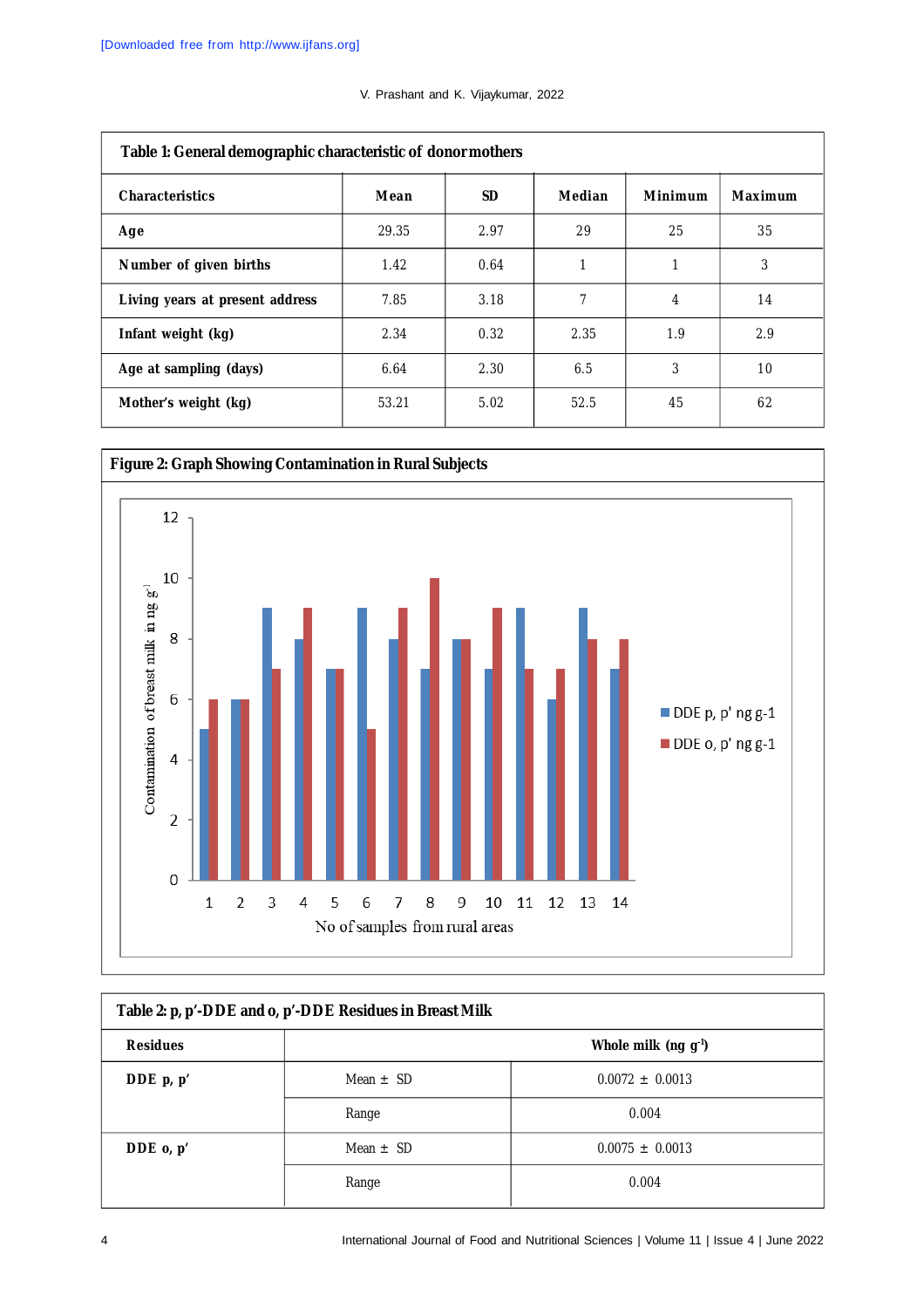V. Prashant and K. Vijaykumar, 2022

## **CONCLUSION**

This study presents one of the first data of organochlorine residues in mother's milk in Kalaburagi region. However the samples examined in this study were less, it shows that the concentrations of pollutants in mother's milk samples from Kalaburagi area are slightly higher level of concentration range when compared to other parts in India. This study has the potential to represent a keystone in assessing the feasibility and the need for a continuous monitoring of Kalaburagi population.

## **REFERENCES**

- 1. Gill, J. P. S., Anupama, S. and Pooni, P. A. (2014). Monitoring of Pesticides Residues in Human Breast Milk from Punjab, India and Its correlation with Health Associated Parameters. *Bull Environ Contam Toxicol*, 93, 456-471.
- 2. Kumar, A., Shukla, G., Joseph, P. E., Dayal, P. (2006). DDT and HCH residue load in mother's breast milk: A survey of lactating mother's from remote villages in Agra region, 32, 248-251.
- 3. Aulakh, R. S., Gill, J. P., Sharma, J. K., Bedi, J. S. and Ockerman Joia, B. S. (2006). Organochlorine pesticide residues in poultry feed, chicken muscle and eggs at a poultry farm in Punjab, India. *Sci. Total Environ*., 463-464.
- 4. Bedi, J. S., Sharma, A., Gill, J. P. S., Pooni, P. A., Aulakh, R. S. (2013). Pesticide residuesin human breast milk: Risk assessment for infants from Punjab, India. *Sci Total Environ*., 741-744.
- 5. Kalra, R. L., Dhaliwal, G. S. (1978). DDT residues in butterand infant formula in India. *Pesticides Monitoring Journal*, 12(2), 91-93.
- 6. Goldman, S. (2012). Evolution of immune functions of the mammary gland and protection of the infant. *Breastfeed Med*., 7, 132-142.
- 7. Hans Beck, Wolf Gang, M., Astrid D. (1994). PCDD and PCDF exposure and levels in humans in Germany. *Environmental Health Prospectives*, 1, 173-185.
- 8. Hay, A. W. M., Woolridge, M. W. and Harris, C. A. Factors affecting the transfer of organochlorine pesticide residues to breast milk. *Chemosphere*, 43, 243-246.
- 9. Madhuban, G. and Irani, M. (1993). Organochlorine Pesticides in Dairy Milk in and Around Delhi. *Journal of AOAC International*. 76(2), 383-286.
- 10. Madhuban G, Irani M. Chromatographic techniques in the analysis of organochlorine pesticide residue. Journal of Chromatography A.1996; 754(2), 33-42.
- 11. Madhuban, G. and Irani, M. (2003). Pesticides residues in vegetablesin and around Delhi. *Environmental Monitoring and Assesment*, 86, 265-271.
- 12. Zhongfang, Y., Jiawei, C., Giyuan, W. and Chen, L. (2008). Residues and characteristics of organochorine pesticides in the surface water in the suburb of Beijing. 15(5), 0-247.
- 13. Kalpana (1999). Human health risk assessment for exposures to pesticide: A case study of endocrine disruptors. *Proceeding of the Eighth National Symposium on Environment, Kalpakkam, India*, 70-2.
- 14. Kumar, A., Shukla, G., Dayal, P., Joseph, P. E. and Singh, G. (2001). DDT and HCH residue loads in mothers breast milk: A Survey of lactating mothers from remote villages in Agra region. *Environ Int.*, 32, 248-251.
- 15. Kunisue T, Subramanian A, Iwata H, Watanabe M, Minh TB, Monirith I. Dioxins and related compounds in human breast milk collected around open dumping cites in Asian developing countries: Bovine milk as a potential source. Arch Environ Contamin Toxicol. 2004; 47:414- 426.
- 16. Godly, E. W., Egan, M. J., Robern, J., de Faubart, M., Thomson, J. and Hammond, E. W. (1964). Clean up of animal fats and dairy products for the analysis of chlorinated pesticide residues. *The Analyst*, 89, 168.
- 17. Haibo, Z., Mathew, P. L., John, W. B. and Mark, A. K. (2001). Association between maternal serum concentration of the DDT metabolite DDE and preterm and small-for-gestational-age babies at birth, 358, 110-114.
- 18. Gopal, M. and Mukharjee, I. (1995). MRI of fenvalerate, HCH and endosulfan on chickpea. *Ann. Plant. Protect*, 23, 61-63.
- 19. Minh, N. H., Tanabe, S., Tana, T. S., Minh, T. B., Kunisue, T., Subramanian, A., Kajiwara, N., Iwata, H., Karuppia, S., Viet, H., Baburajendran, R. and Tuyen, B. C. (2006). Contamination by pesrsistant organic pollutants I dumping sites of Asian developing countries: Implication of emerging pollution sources. *Archivesof environmental contamination and toxicology*, 50, 474-481.
- 20. Pillai, M. K. K., Nair, A., Dureja, P. and Mandapati, R. (1996). DDT HCH load in mothers and their infants in Delhi, India. *Bull Eniviron Contam Toxicol*. 5, 56-64.
- 21. Gajbhiye, V. T., Agnihotri, N. P., Mohapatra, S. P. and Kumar, M. (1993). Organochlorine insecticide residue in Ganga river water near Farrukhabad, India. *Environ Monit Assess*., 32, 105-112.